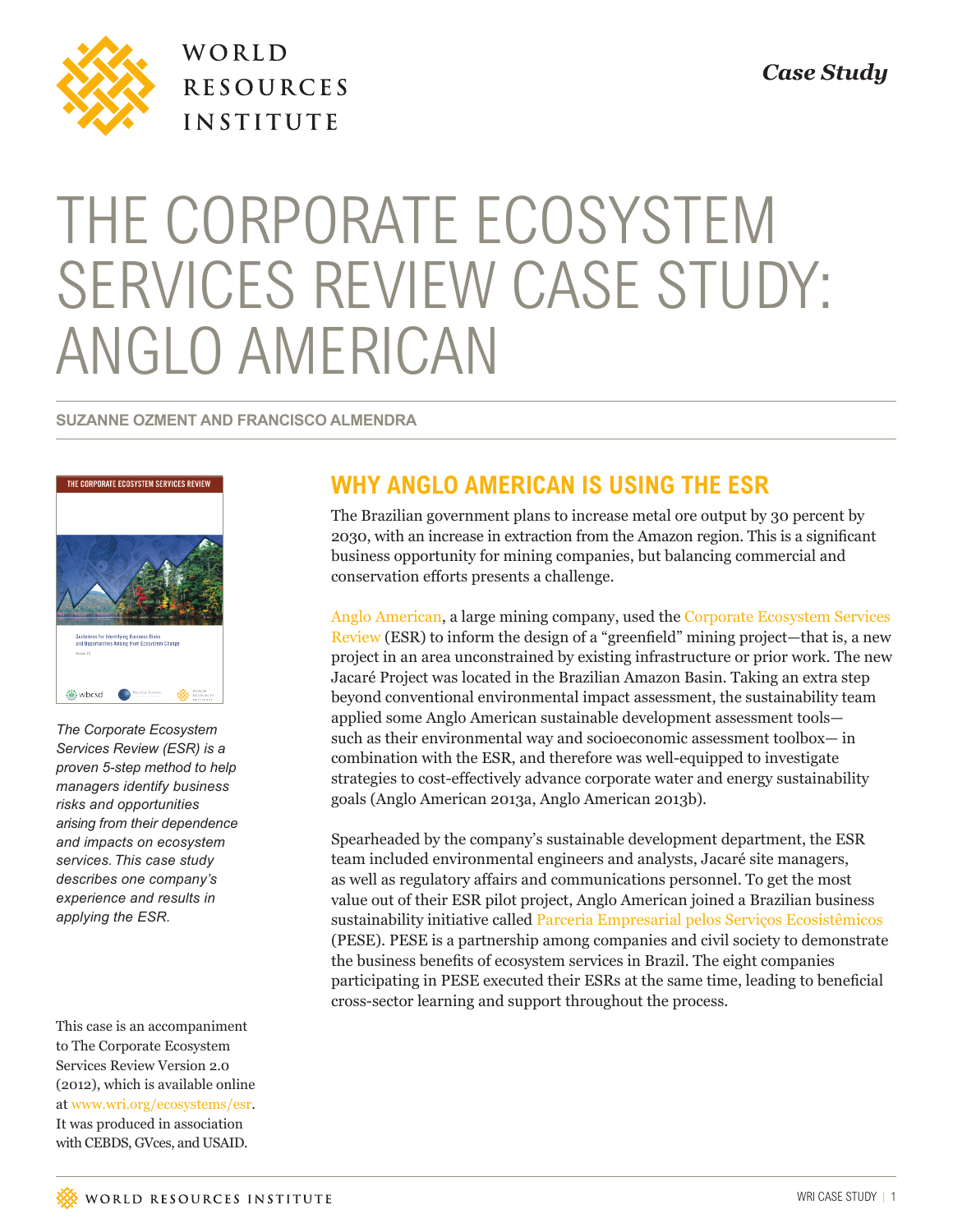## **STEP 1. SELECT THE SCOPE**

*To keep the ESR process focused and manageable, the first step is to select a scope of assessment that is strategic, timely, and internally supported by the company.* 

Anglo American focused the ESR on a prospective greenfield nickel mining project located in São Félix do Xingu, Pará, in the Amazon region. The project is undergoing a prefeasibility assessment.

While São Félix do Xingu used to be mostly contiguous rainforest, over recent decades the area has experienced widespread deforestation and now presents a mosaic of cattle pasture, settlements, and fragmented forests. The consequent loss of regional ecosystem services poses some challenges to Anglo American's operations, particularly in securing access to natural resources and building good relationships with local stakeholders. The ESR provides guidance on developing business strategies that respond to ecosystem change, and therefore is a good fit to inform the prefeasibility and impact assessment phases of this mine's development.

The ESR team focused on decisions about water and energy use for the mine. The Jacaré Project will use significant amounts of water and faces various options on how to manage water intake and use. The company is considering powering the mine with wood biomass fuel instead of coal. The opportunity is to reach 50 to 100 percent biomass fuel use in the future. The team used the ESR to better understand the financial, social, and environmental trade-offs among various technological options to inform design plans and an investment strategy.

## **STEP 2. IDENTIFY PRIORITY ECOSYSTEM SERVICES**

*To focus on the ecosystem services most relevant to business performance, the second step of the ESR is to prioritize a few key ecosystem services by evaluating the degree of the company's dependence and/or impact on more than 20 ecosystem services relevant to the scope of assessment.*

Anglo American's team used the Anglo American assessment tools and the [ESR dependence and impact assessment tool](http://docs.wri.org/esr_dependence_impact_assessment_tool.xls)  together to prioritize the ecosystem services most important to the mine. The team decided to focus on biomass fuel (wood), soil quality, and freshwater because of the operation's high dependence and potential impact on these services.

#### **Freshwater Supply and Quality**

The mine's ore refining processes will fully depend on water sourced from the nearby São Sebastião River. Using the best available water recycling technologies already employed at its current operations, the mine will be able to reuse 80–90 percent of its water, and will draw the remaining 10–20 percent from the river (Anglo American 2013c). The company plans to invest in rain harvest technologies that will minimize water intake from the São Sebastião River during rainy periods. These technologies can decrease the operation's impact on the river.

#### **Provision of Biomass**

Anglo American is considering replacing up to 10 percent of its coal use as fuel at the mine with wood biomass. This would represent a reduction of about 1.25 million metric tons of coal over the lifetime of the mine. Since both fuels have similar calorific content, Anglo American could source up to 38,000 metric tons of wood biomass per year, representing approximately 7,700 hectares of plantation forest (Sedjo 2013). The long-term opportunity is to reach 50 percent to 100 percent biomass fuel use.

### **STEP 3. ANALYZE TRENDS IN PRIORITY ECOSYSTEM SERVICES**

*Step 3 of the ESR guides an analysis of the conditions and trends in the ecosystem services prioritized in the previous step, as well as drivers of environmental change that significantly influence those trends.*

#### **Freshwater Supply and Quality**

The São Sebastião River is located in the Xingu watershed and provides water for the 99,000 people in the city of São Félix do Xingu, several large-scale mining projects, and large cattle ranching areas that encompass Brazil's biggest cattle herd of 1.7 million animals (Anglo American 2013c).The river is located in a high-precipitation region, and has a distinct dry-wet seasonal pattern in water flow. Siltation and erosion from cattle ranching and deforestation at river banks by smallscale farmers and landless peasant migration have begun interfering with water flow, and increasing economic activity in the area is putting pressure on the watershed's supply (Anglo American 2013c). Water use permits are becoming increasingly difficult to secure from the local government. The government also has signaled its intention to develop a river basin committee, which may result in the imposition of fees for drawing water in the future. Such fees have already been implemented in other regions of the country.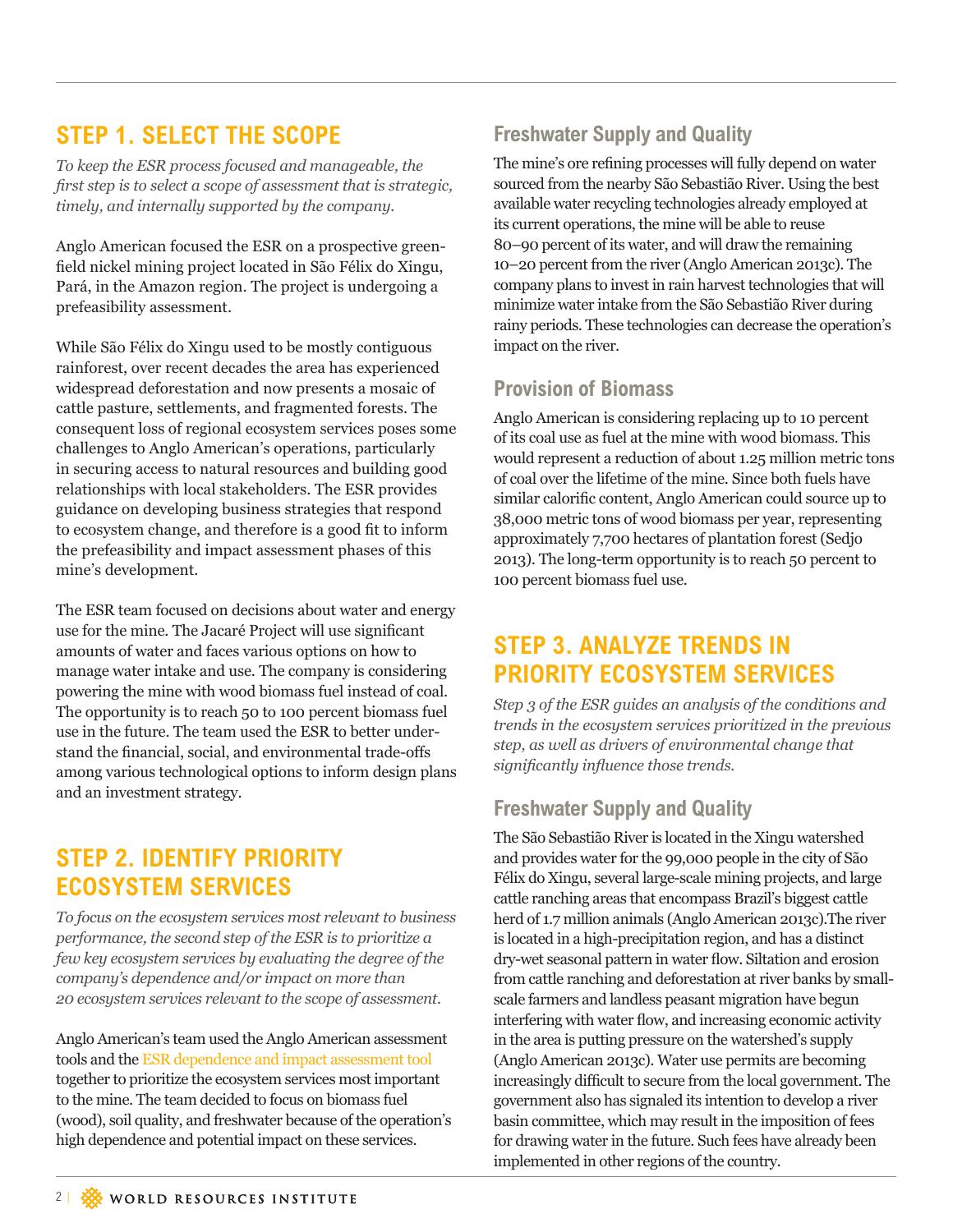Climate change and deforestation also are shifting regional precipitation and water flow patterns. Studies show that increasing deforestation in the Pará region of the Amazon will likely lead to lower levels of rainfall (Marengo et al. 2011). Furthermore, deforestation and climate change may lead to more frequent and severe droughts (Marengo et al. 2011). Water supply challenges may create problems not only for Anglo American's mining operation, but also for reforestation initiatives, as a compromised water supply may lead to lower soil quality and biomass growth rates.

São Félix do Xingu and other communities downstream from the mine lack water treatment and sanitation systems. In the future, growing water demand for other uses could potentially compete with Anglo American for water use. Other upstream users include mining companies and cattle ranches, which may also impact water quality through effluents and pollution from runoff carrying fertilizer and animal wastes.

#### **Provision of Biomass**

To understand the viability of local wood biomass supply as a reliable energy source, Anglo American's ESR team assessed how regional supply and demand for biomass is likely to change in coming years. The region is undergoing significant economic development and a consequent growing energy demand, traditionally met through biomass fuel. Anglo American itself would be contributing to the increase in demand if it invests in biomass-compatible energy systems, and could also use wood biomass as fuel from its own property, since it would be cleared for mining operations anyway.

According to the current scenario, switching 10 percent of energy supply from coal to burned biomass would save \$29.5 million over the 39 years of the mine's lifespan. This is a result of biomass prices being slightly lower than coal, which would have to be imported from South Africa or Colombia, even without taking into consideration potential incentives for clean energy. Local partners developing biomass production operations would supply the biomass.

Developing local reforestation projects to secure access to biomass fuel pose another set of important trends and conditions to be analyzed. There is significant uncertainty in the Brazilian Amazon regarding land tenure and ownership rights, driven by a history of land grabbing and erratic enforcement by government agencies. This creates challenges for Anglo American, as reforestation development would require additional land ownership. The government

recently started to enforce land cover legislation more vigorously and prioritize native species in reforestation projects. Moreover, potential third-party suppliers of biomass include small farmers and landowners in the region. These farmers and landowners are not trained in forest management, but have been working with international nongovernmental organizations in local projects to support entrepreneurship and capacity building.

### **STEPS 4 & 5. IDENTIFY BUSINESS RISKS & OPPORTUNITIES AND DEVELOP STRATEGIES**

*Step 4 of the ESR evaluates how trends in ecosystem services can impact the company, either positively or negatively. Step 5 of the ESR focuses on creating new business strategies that address the risks and opportunities identified in the previous step. Actions can be grouped under three categories: internal changes, external engagement with stakeholders or sector players, and public policy engagement.*

Following ESR steps 1–3, Anglo American's ESR team identified risks and opportunities that would contribute directly to the strategy development for the mine's design, largely focused on the technology choices for the mine's energy and water use.

#### **Freshwater Supply and Quality**

The ESR team weighed risks and opportunities associated with investing in water-saving and sanitizing technology that would reduce the mine's water use and address downstream communities' concerns about water quality.

*Operational risk: Water scarcity caused by economic growth and climate change.* Population growth in communities upstream and new projects such as hydropower plants, other mining operations, and cattle ranches may threaten the supply of water to the proposed Anglo American mine, risking halting mining operations in times of drought. Local climate change and the "drying of the Amazon" could also contribute to the risk of water scarcity (Marengo et al. 2011).

*Operational opportunities: Corporate water conservation practices can reduce water footprint.* The installation of rain capture and storage systems would allow Anglo American to decrease its operation's dependency on the local river's water supply and could reduce its operational expenses. New recirculation and evaporation optimization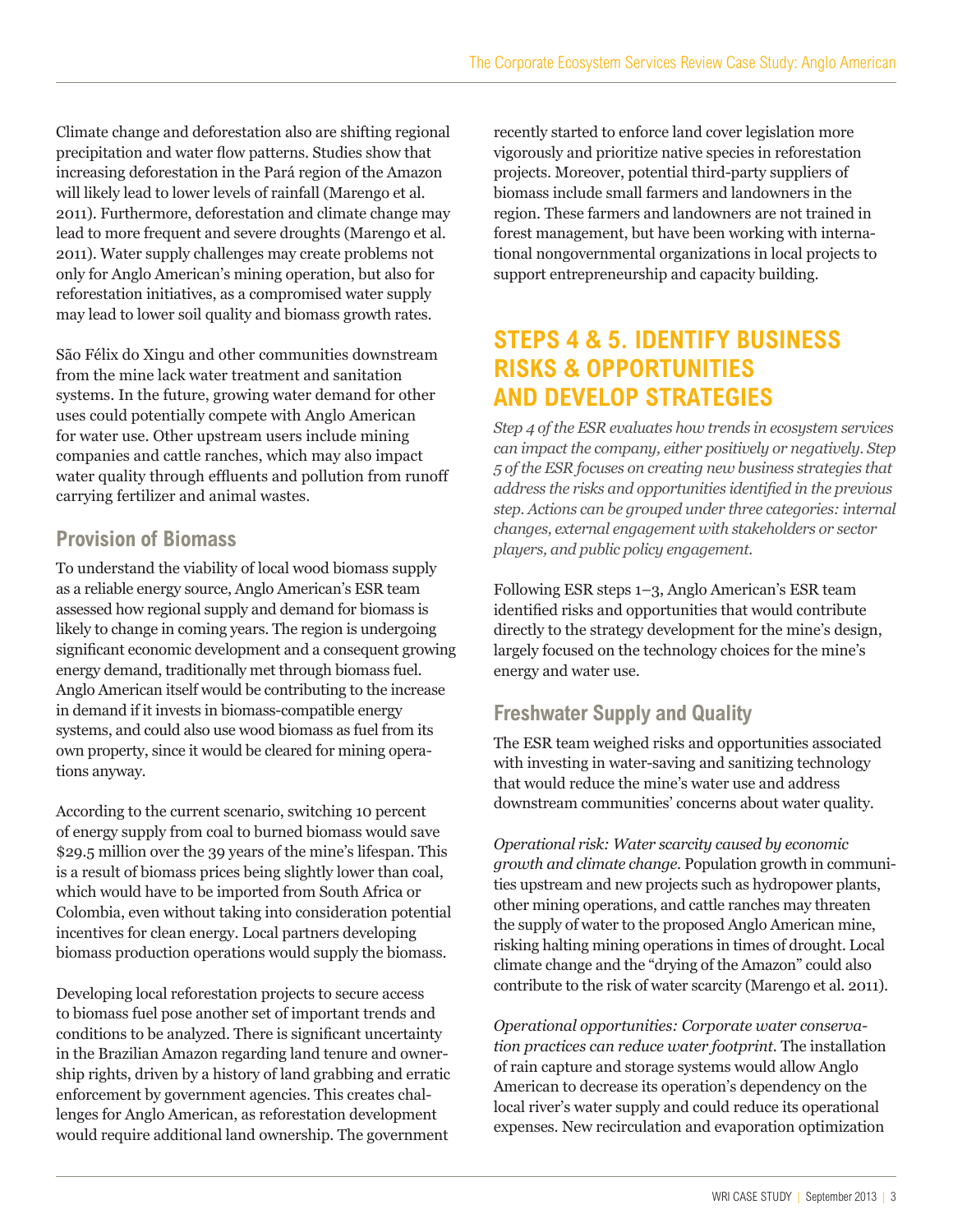techniques to reduce water losses during the ore refining processes could also reduce water use at the mine. In addition to investing in these technologies to improve the security of operational performance, Anglo American can inform stakeholders about such practices to protect its reputation.

*Regulatory and reputational risk: Reductions in freshwater availability and quality can threaten the company's access to water usage permits.* Downstream communities may blame Anglo American for water quality deterioration or reductions in supply, even if the mine is taking all necessary precautions according to law. Increasing pressure on the watershed's resources from economic growth could pose future challenges to securing water usage permits from government authorities, or could increase the cost of permitting.

*Reputational opportunity: Water treatment of effluents and bringing sanitation facilities to downstream communities could reinforce relationships.* In a regional context of deteriorating water quality and the lack of water and sanitation infrastructure in local communities, bringing sanitation facilities to the downstream communities would allow Anglo American to address perceived water quality impacts. By treating and sanitizing water flowing downstream as part of local development efforts, the company can burnish its public image and provide downstream communities with better water quality, while reducing water-related risks.

#### **Provision of Biomass**

The ESR team weighed risks and opportunities associated with the decision to invest in the biomass combustion technology needed to use biomass as an energy source, along with the respective biomass procurement/production strategy.

*Operational and reputational opportunity: Biomass use reduces operating costs and the carbon footprint of the mine.* Anglo American has already developed an economic case for sustainably procuring biomass fuel over coal. Biomass fuel aligns with the company's sustainability goals regarding carbon emissions, and reinforces a positive brand image (Anglo American 2012).There is also potential to recoup part of the upfront investment in a biomass-run operating system by generating and selling carbon credits in international voluntary markets.

*Regulatory risk: uncertainty of biomass legality, and legal uncertainty of reforestation projects.* The biggest barrier for Anglo American to switch from coal to biomass fuel is the question of how and where to access the raw materials over the lifetime of the project. The ESR team considered procuring

biomass from the open market, which poses challenges on verifying the sustainability and legality of biomass. The team also considered running corporate-owned reforestation projects, but there are legal uncertainties regarding land tenure and permitting for reforestation projects.

*Reputational opportunity: Promote local reforestation and secure access to biomass in ways that reinforce Anglo American's relationships with local communities and NGOs.* Anglo American can inspire local reforestation of degraded lands in São Félix do Xingu by being a guaranteed buyer of biomass from land owners that participate in native tree planting and sustainable forest management programs. Such a program would require technical assistance for farmers and cooperation with nongovernmental organizations in the area. Such a program could provide reputational benefits to the company by raising local income levels, restoring hydrological functioning of the region, and revitalizing biodiversity.

## **NEXT STEPS**

The ESR process helped the team better understand how mining design can limit or enhance important ecosystem services in the proposed mining region. The ESR results will be presented and discussed during the Jacaré project's feasibility phase by managers and directors in order to inform the mine's design and development. The ESR team is planning continued engagement with the regional government, nongovernmental organizations, academic institutions, and companies in the area to further investigate the findings of the ESR and to develop best practices for managing the ecosystem services most relevant to Anglo American.

Anglo American's ESR team recommends incorporating ecosystem service dependence and impact assessment into every project plan developed by the company. The team plans to use this experience as a model for other Anglo American project development processes to follow, highlighting the following factors important for success:

- Understand the environmental and social characteristics of the site—especially the surrounding areas—and early in the process identify the stakeholders who should be engaged in the assessment.
- Hold frequent ESR team meetings, always involving the site team, to ensure the ESR is accurate, decisionrelevant, and co-owned by decision makers.
- Consult internal and external experts whenever possible to speed the research process and bring external validity to the ESR results.